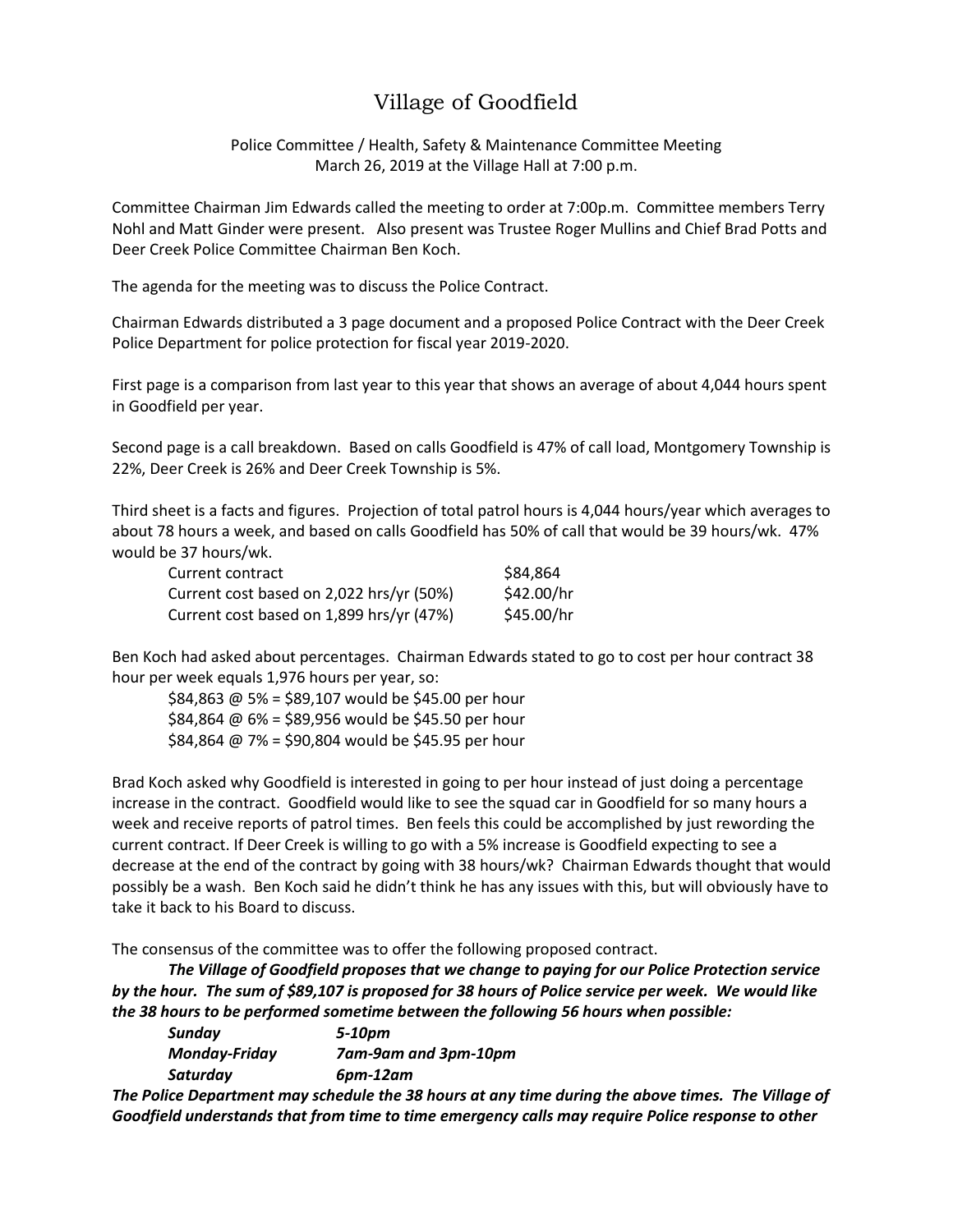*jurisdictions and that will always take priority over the planned coverage. Any adjustments due to more or less patrol hours worked will be made at the conclusion on the 12th month of this contract.*

*The Deer Creek Police Department will continue to furnish monthly reports to include the Total Calls report, a planned patrol schedule for the coming month and a schedule of hours worked in the previous month as well as the number of arrests/traffic stops and citations issued in the Village of Goodfield. Fines assessed and paid for arrests/traffic stops in Goodfield from Tazewell and Woodford Counties will continue to go to the Village of Deer Creek but a copy of the monthly reports from each County Clerk's office will be provided to the Village of Goodfield.*

*The Village of Goodfield is dealing with rising cost just as all municipalities are and we feel that moving to a cost per hour basis is a fair and equitable way for the Village to accurately account for the cost of police protection within the Village limits.*

Also discussed was the proposed contract language as follows:

*1. For the sum of \$45.00/hour, \$89,107 annual sum paid at a rate of \$7,425/month payable on the last day of each month. Deer Creek agrees to provide through its Police Department, police protection within the boundaries of the Village of Goodfield.*

*2. In exchange for the payment described above Deer Creek will perform police patrols within the Goodfield Village limits 38 hours per week within a 56 hour period as follows:*

| Sunday               | 5pm-10pm             |
|----------------------|----------------------|
| <b>Monday-Friday</b> | 7am-9am and 3pm-10pm |
| Saturday             | 6pm-12am             |

*The Village of Goodfield understands that from time to time emergency calls may require Police response to other jurisdictions and that will always take priority over the planned coverage. Any adjustments due to more or less patrol hours worked will be made at the conclusion of the 12th month of this contract.*

*3. The Deer Creek Police Department will continue to furnish monthly reports to include the Total Calls Report, a planned patrol schedule for the coming month and a schedule of hours worked in the previous month as well as the number of arrests/traffic stops and citations issued in the Village of Goodfield.*

*4. As additional compensation hereunder, the Village of Goodfield agrees to pay Deer Creek all fine money received by Goodfield during the term of this agreement. Each month Deer Creek shall submit to Goodfield a copy of the report received from the Tazewell County Circuit Clerks Office and the Woodford County Circuit Clerks Office indicating fines assessed and paid for arrests/traffic stops within the boundaries of the Village of Goodfield. Any fine monies collected by Deer Creek shall be in addition to, and not in lieu of, any other payments required hereunder.*

*5. DEER CREEK assumes and shall be solely responsible for any and all liability, obligation to indemnify imposed by law, employee benefits, wage and disability payments, pension and worker's compensation claims, damages to or destruction of equipment, and any medical expense of GOODFIELD arising out of or in connection with the furnishing of the police protection services to GOODFIELD pursuant to this Agreement and shall further indemnify and hold GOODFIELD harmless against any claim whatsoever brought against GOODFIELD for actions of DEER CREEK police officers in the performance of their duties under this Agreement including attorney's fees incurred by GOODFIELD.*

*6. GOODFIELD shall have two representatives to sit as members on the DEER CREEK Police Committee for so long as this AGREEMENT is in place.*

*7. GOODFIELD herby conveys authority upon the police officers of DEER CREEK to arrest and to enforce the Ordinances of GOODFIELD and the laws of the State of Illinois within the boundaries of GOODFIELD for so long as this Agreement is in place.*